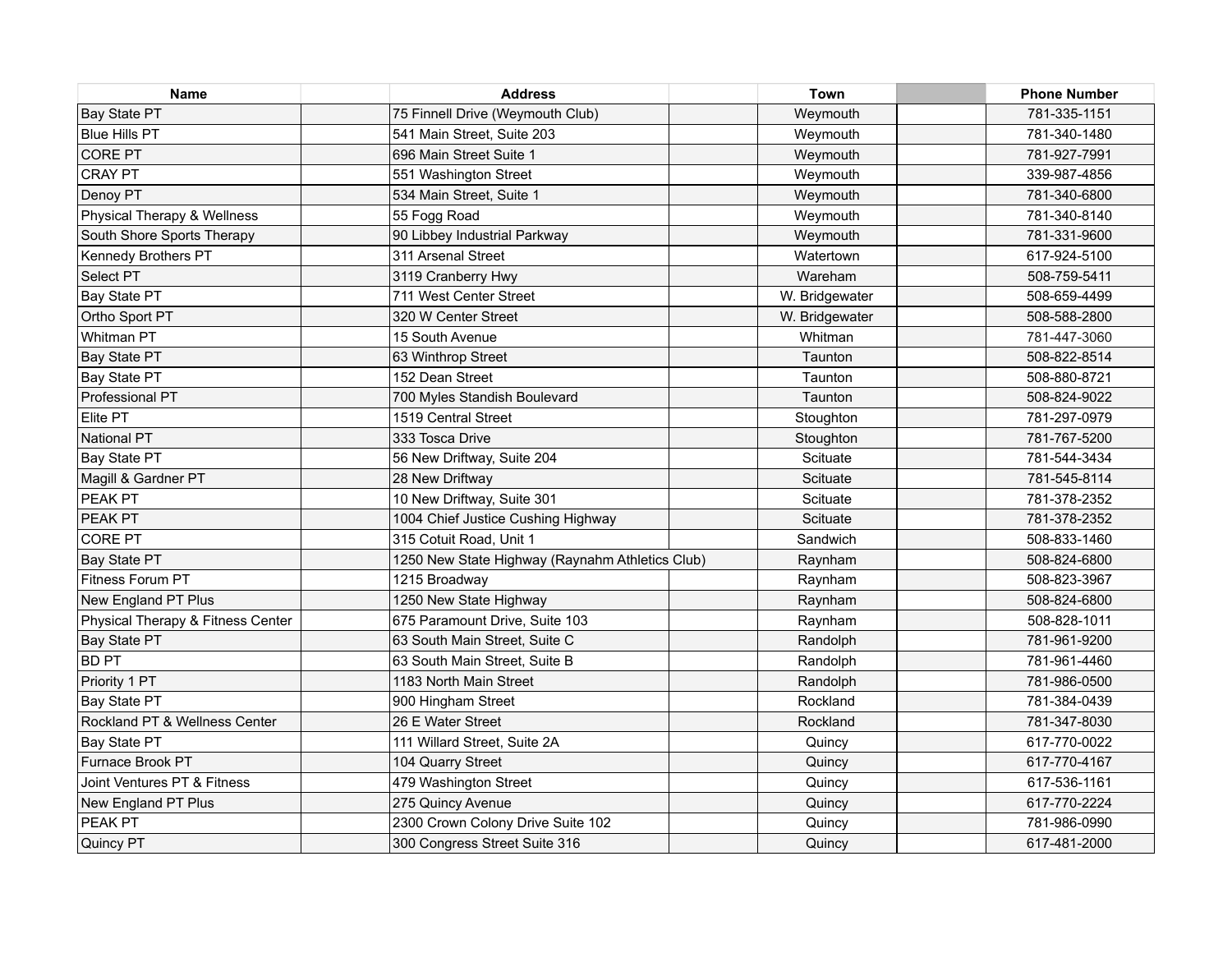| Rehabilitation Specialists, Inc.        | 1266 Furnace Brook Parkway Suite 103       | Quincy          | 617-479-0200 |
|-----------------------------------------|--------------------------------------------|-----------------|--------------|
| Soleil Physical Therapy & Wellness Inc. | 111 Washington Street, Suite 101           | Quincy          | 617-376-3232 |
| South Shore Sports Therapy              | 300 Congress Street, Suite 202             | Quincy          | 617-471-7333 |
| Professional PT                         | 385 Washington Street                      | Quincy          | 617-770-1696 |
| <b>Spaulding Quincy</b>                 | 79 Coddington Street 2nd Floor of YMCA     | Quincy          | 617-952-6990 |
| Bay State PT                            | 51 Commerce Way Suite 5                    | Plymouth        | 508-830-0093 |
| Blue Hills PT                           | 45 Resnik Road, Suite 104-A                | Plymouth        | 508-747-6600 |
| Jordan Hospital PT                      | 10 Cordage Park Circle, Suite 225          | Plymouth        | 508-830-2182 |
| Long Pond PT                            | 110 Long Pond Road, Suite 111              | Plymouth        | 508-746-6922 |
| Professional PT                         | 46 Long Pond Road                          | Plymouth        | 774-283-4387 |
| Bay State PT                            | 220 Center Street, Unit 16                 | Pembroke        | 508-742-9472 |
| Long Pond PT                            | 31 Schoosett Street                        | Pembroke        | 781-924-5289 |
| Orthopedic Rehab Associates             | 300 Oak Street, Suite 450 (Corporate Park) | Pembroke        | 781-829-9966 |
| Peak PT                                 | 340 Oak Street                             | Pembroke        | 781-829-3500 |
| Select PT                               | 9 West Road                                | Orleans         | 508-255-4181 |
| Marathon PT                             | 250 East Main Street                       | Norton          | 508-285-5533 |
| Bay State PT                            | 141 Longwater Drive Suite 109              | Norwell         | 339-788-9202 |
| Physical Therapy & Wellness             | 143 Longwater Drive                        | Norwell         | 781-624-8140 |
| CRAY PT                                 | 495 Washington Street                      | Norwell         | 339-987-4856 |
| Professional PT                         | 55R Washington Street                      | Norwell         | 781-871-9500 |
| <b>PEAK PT</b>                          | 99 Longwater Circle, Suite 201             | Norwell         | 781-347-4686 |
| <b>ATI Physical Therapy</b>             | 6 Grove Street                             | Norwell         | 781-878-7455 |
| Marathon PT                             | 99 Vanderbilt Avenue                       | Norwood         | 781-352-5400 |
| Marathon PT                             | 111 Morgan Drive                           | Norwood         | 857-444-1022 |
| Bay State PT                            | 300 Elmwood Street                         | North Attleboro | 508-695-2280 |
| Elliott PT                              | 500 East Washington Street                 | North Attleboro | 508-316-0559 |
| National PT                             | 225 Rockland Street                        | New Bedford     | 508-999-4040 |
| Bay State PT                            | 145 Rosemary Street, Suite K3              | Needham         | 339-201-3009 |
| Kennedy Brothers PT                     | 633 Highland Avenue, 1st Floor             | Needham         | 781-444-1614 |
| Bay State PT                            | 191 Blue Hills Parkway                     | Milton          | 857-419-8010 |
| Elliott PT                              | 480 Adams Street                           | Milton          | 617-696-8141 |
| <b>PEAK PT</b>                          | 411 Unquity Road                           | Milton          | 781-986-0990 |
| <b>Active PT</b>                        | 26 Asylum Street                           | Milford         | 508-473-0400 |
| Professional PT                         | 31 West Grove Street                       | Middleboro      | 508-947-5195 |
| Bay State PT                            | 892 Plain Street                           | Marshfield      | 781-536-4034 |
| Marathon PT                             | 295 Old Oak Street                         | Marshfield      | 857-444-1200 |
| Marshfield PT                           | 57 Snow Road #10                           | Marshfield      | 781-834-4600 |
| Mass Bay Sport & Spine                  | 506 Plain Street                           | Marshfield      | 781-319-0024 |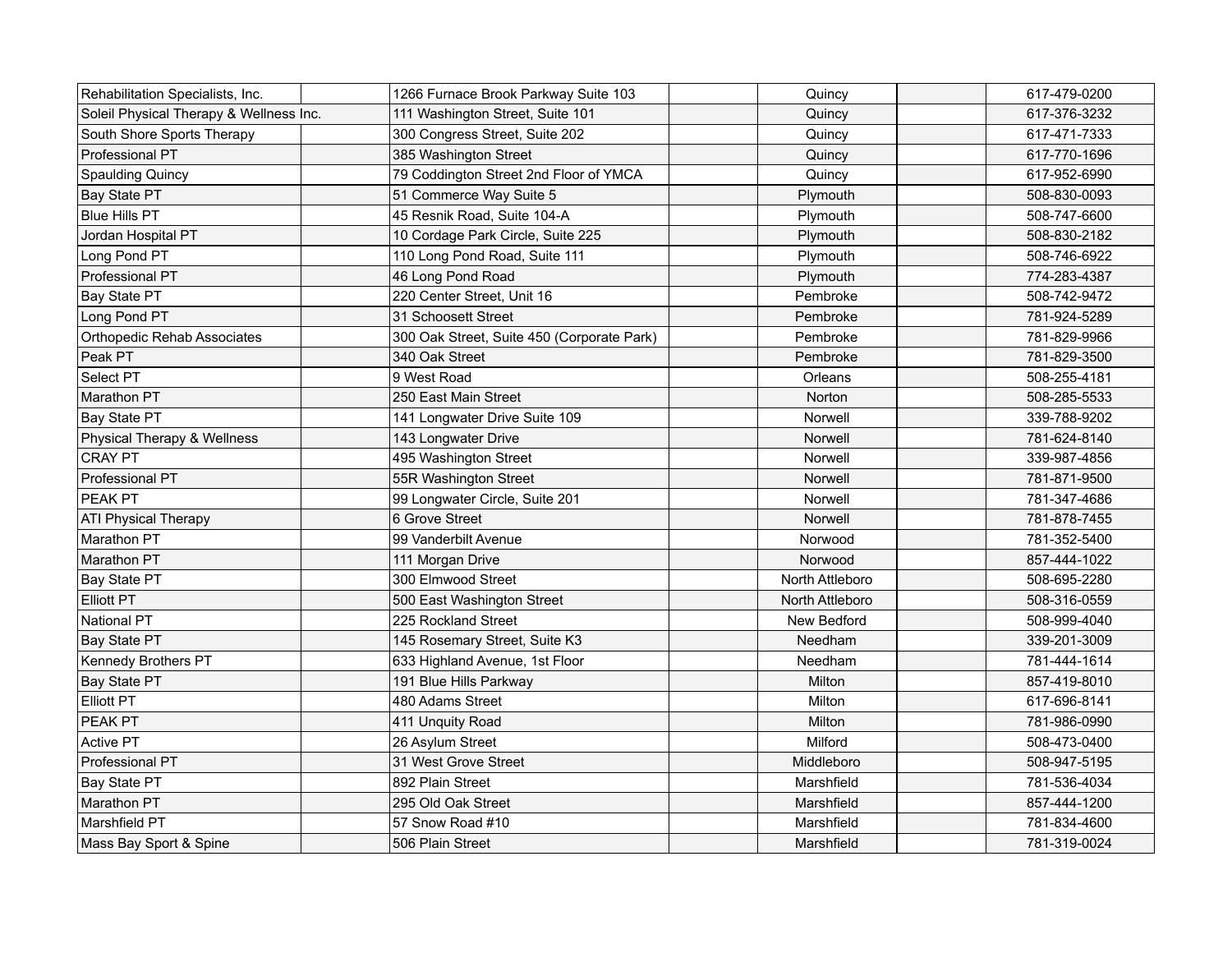| Professional PT                   | 696 Plain Street                        | Marshfield        | 781-834-0041 |
|-----------------------------------|-----------------------------------------|-------------------|--------------|
| <b>Bay State PT</b>               | 186 Summer Street (Kingston Club & Spa) | Kingston          | 781-585-8588 |
| New England PT Plus               | 1234 Hyde Park Avenue, Suite 204        | <b>Hyde Park</b>  | 617-364-4200 |
| New England PT Plus               | 130 North Street                        | Hyannis           | 508-771-6685 |
| Nantasket PT - Reilly             | 121 Nantasket Avenue                    | Hull              | 781-925-0747 |
| Professional PT                   | 55R Washington Street                   | Norwell           | 781-871-9500 |
| National PT                       | 169 North Franklin Street               | Holbrook          | 781-767-5200 |
| Bay State PT                      | 170 Shipyard Drive                      | Hingham           | 781-875-8343 |
| Hingham PT                        | 184 Lincoln Street, Unit C              | Hingham           | 781-740-4900 |
| Joseph Kelly PT                   | 62 Derby Street Unit 12                 | Hingham           | 781-740-2289 |
| Orthopedic Spine & Sports Therapy | 2 Pond Park Road, 3rd Floor             | Hingham           | 781-624-2542 |
| South Shore PT Associates         | 100 Station Street                      | Hingham           | 781-749-5833 |
| Anderson PT - Healthtrax          | 20 East Street                          | Hanover           | 781-826-8309 |
| Mobility Plus PT                  | 193 Rockland Street                     | Hanover           | 781-826-2200 |
| National PT                       | 20 East Street                          | Hanover           | 781-826-8309 |
| PEAK PT & Sports Performance      | 645 Washington Street (Rear Entrance)   | Hanover           | 781-924-6365 |
| Bay State PT                      | 284 Monponsett Street, Unit 102         | Halifax           | 781-293-2525 |
| Select PT                         | 721 East Falmouth Hwy                   | E. Falmouth       | 508-540-7609 |
| Bay State PT                      | 450 William S. Canning Blvd. Unit 3     | <b>Fall River</b> | 774-520-0033 |
| National PT                       | 387 Quarry Street                       | <b>Fall River</b> | 508-324-9300 |
| <b>National PT</b>                | 199 North Main Street                   | <b>Fall River</b> | 508-324-9300 |
| Marathon PT                       | 2 Belmont Street                        | Easton            | 857-444-1026 |
| Select PT                         | 1 Auston Road, Suite A                  | E. Harwich        | 508-432-5760 |
| Bay State PT                      | 1 Compass Way Suite 204                 | E. Bridgewater    | 774-516-2307 |
| Physical Therapy Plus             | 650 Plymouth Street                     | E. Bridgewater    | 508-378-4035 |
| Select PT                         | 485 Route 134                           | S. Dennis         | 508-394-0941 |
| Select PT                         | 860 Route 134, Suites 5&6               | S. Dennis         | 508-385-4212 |
| Marathon PT                       | 606 Providence Highway                  | Dedham            | 857-444-1010 |
| Bay State PT                      | 540 Gallivan Boulevard                  | Dorchester        | 617-282-8080 |
| <b>Elliott PT</b>                 | 960 Morrissey Boulevard                 | Dorchester        | 617-506-7210 |
| Delta PT                          | 1100 Washington Street                  | Dorchester        | 857-267-4696 |
| New England PT Plus               | 1353 Dorchester Avenue                  | Dorchester        | 617-470-2415 |
| Plymouth Bay PT                   | 95 Tremont Street                       | Duxbury           | 781-934-2400 |
| Orthopedic Rehab Associates       | 289 Saint George Street, Unit 101       | Duxbury           | 781-829-9966 |
| Marathon PT                       | 100B Washington Street                  | Canton            | 781-214-6505 |
| Bay State PT                      | 160 North Main Street                   | Carver            | 508-866-1003 |
| Bay State PT                      | 2277 State Road Unit H1                 | Cedarville        | 508-833-5180 |
| Kennedy Brothers PT               | 790 Chief Justice Cushing Highway       | Cohasset          | 781-383-8001 |